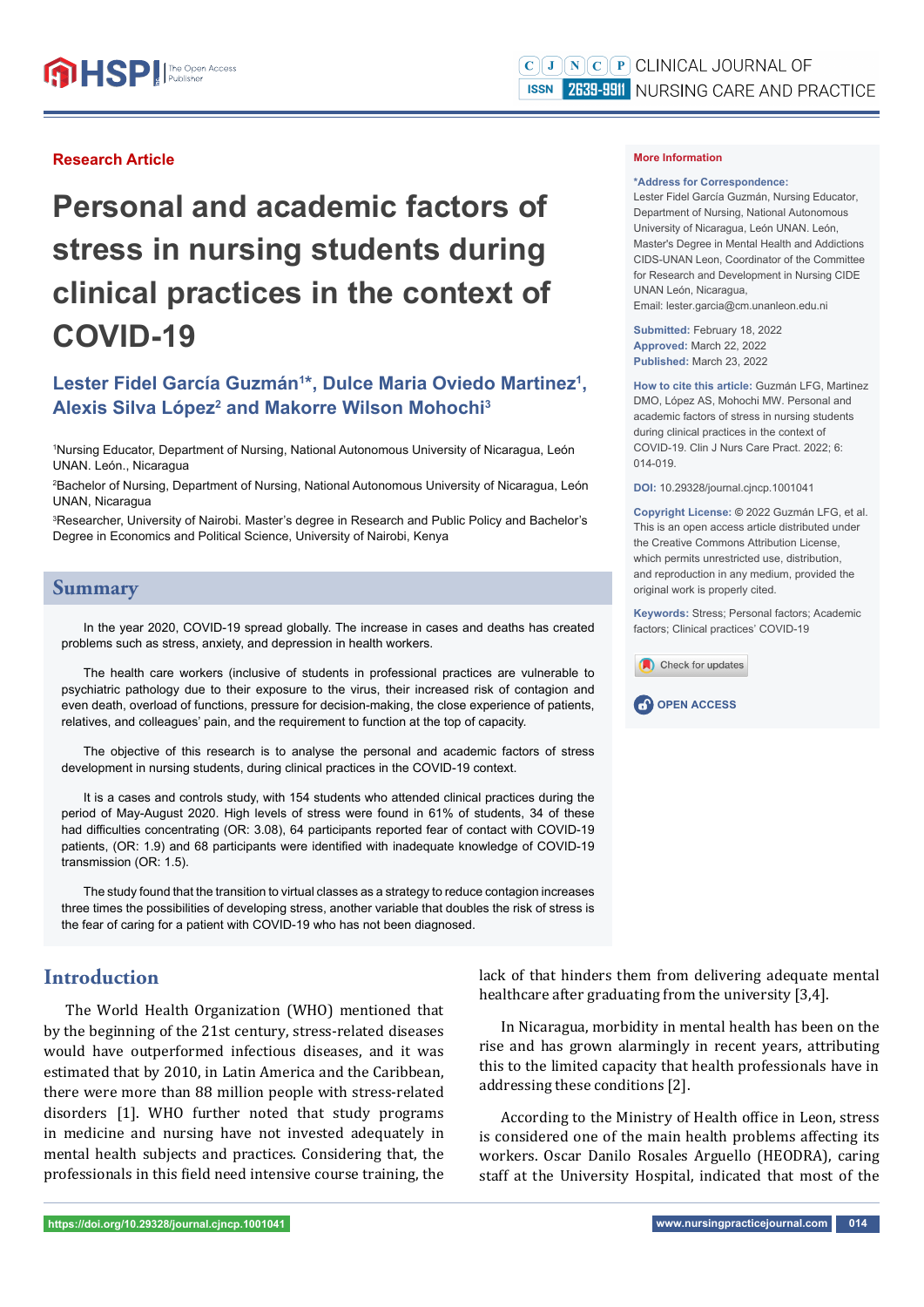

nursing students exhibited emotional fatigue, anxiety, consumption of psychoactive substances, and disinterest in their clinical practices. These are behaviors attributed to stress [5].

In 2015, the Psychology department of the National Autonomous University of Nicaragua (UNAN León) conducted a study to investigate, 'the stress-generating factors in nursing students at the hospital clinical practices.' This revealed that double shifts and workload were the main stress-generating factors [6].

In December 2019, an outbreak of coronavirus pneumonia occurred in Wuhan, China, and in 2020, the disease (COVID-19) began to spread throughout the world. This rapid increase in cases and deaths has created issues such as stress, anxiety, and depression, in medical staff and the general population [1,7].

The health care workers (inclusive of students in professional practices) taking care of patients with COVID-19, is a population vulnerable to psychiatric pathology due to their exposure to the virus, their increased risk of contagion and even death, overload of functions, pressure for decisionmaking, the close experience of patients, relatives, and colleagues' pain, and the requirement to function at the top of capacity [3,8].

At the end of March 2020, the Ministry of Health of Nicaragua reported four people with COVID-19. One person died of the virus, and this increased anxiety, distress, stress, and feelings of helplessness amongst the population. The idea of quarantine also had a great effect, directly impacting the mental health of health students, who would face the pandemic regardless of its magnitude [9,10].

It is, therefore, important to investigate the impact of the COVID-19 pandemic on nursing students, to develop strategies to reduce the psychological impact that occurs during the crisis. Temporary suspension of face-to-face activities has been the most immediate impact on students, which has caused a completely new situation for university students and without a clear idea of how long it will last, thus impacting on their daily lives, considering the costs incurred and, of course, the continuity of their studies [11].

The following research question is raised for the above:

What are the personal and academic stress factors in nursing students during clinical practices in the context of COVID-19, at UNAN-León during 2020?

#### **Objectives**

To analyze the personal and academic factors of stress in nursing students during clinical practices in the context of COVID-19, of regular modality at UNAN-León, during the 2020 academic year.

Specific objectives:

- 1. Characterize the population under study demographically.
- 2. Identify the prevalence of stress in nursing students during clinical practices in the context of COVID-19.
- 3. Describe personal and academic stress-related factors in the context of COVID-19.

#### **Methodological design**

**Type of study:** Case and control study, because it represented a sample strategy in which the population under study was characteristically selected based on the presence (cases/with effect) or absence (controls/no effect) of stress during clinical practices, in addition, this study analysed the relationship between personal and academic factors as causal variables of stress.

**Study area:** The Nursing Department of the National Autonomous University of Nicaragua at Leon, located in the health education building in the city of León. It has a staff of 23 Nursing Educators, offers a full-time bachelor program, with 10 academic semesters equivalent to 5 years of university studies, with the option to graduate with one of the two bachelor's degrees, corresponding to nursing sciences, and maternal and children nursing care.

As an integral part of the academic program, nursing students must complete a total of 80 hours of clinical practices divided into 40 hours in primary health care and 40 hours in secondary health care in each academic semester, starting in the second year of study. The clinical practices in secondary health care take place at the University Hospital Oscar Danilo Rosales Arguello HEODRA. During this period, students provide direct care to patients admitted to the health unit, taking an active role in integrating the multidisciplinary team, while being supervised by a tutor appointed by the nursing department, monitored, and assisted by local health personnel.

In 2020, clinical practices were affected by the outbreak of the COVID-19 pandemic, reducing its development from 8 hours per day to only 4 hours per day, the practice groups were reduced to 6 students to avoid crowding in the hospital facilities that could increase the risk of COVID-19 contagion, in addition, this meant greater monitoring by the clinical tutor. To protect the health and integrity of the practice groups, students were not assigned to high-risk areas, such as the respiratory patient room.

During the clinical practices, the students providing direct care to the patients took all biosafety measures to prevent the spread of pathogens.

**Study population:** Students enrolled in the 2020 academic period, from the academic levels (II-V) of the UNAN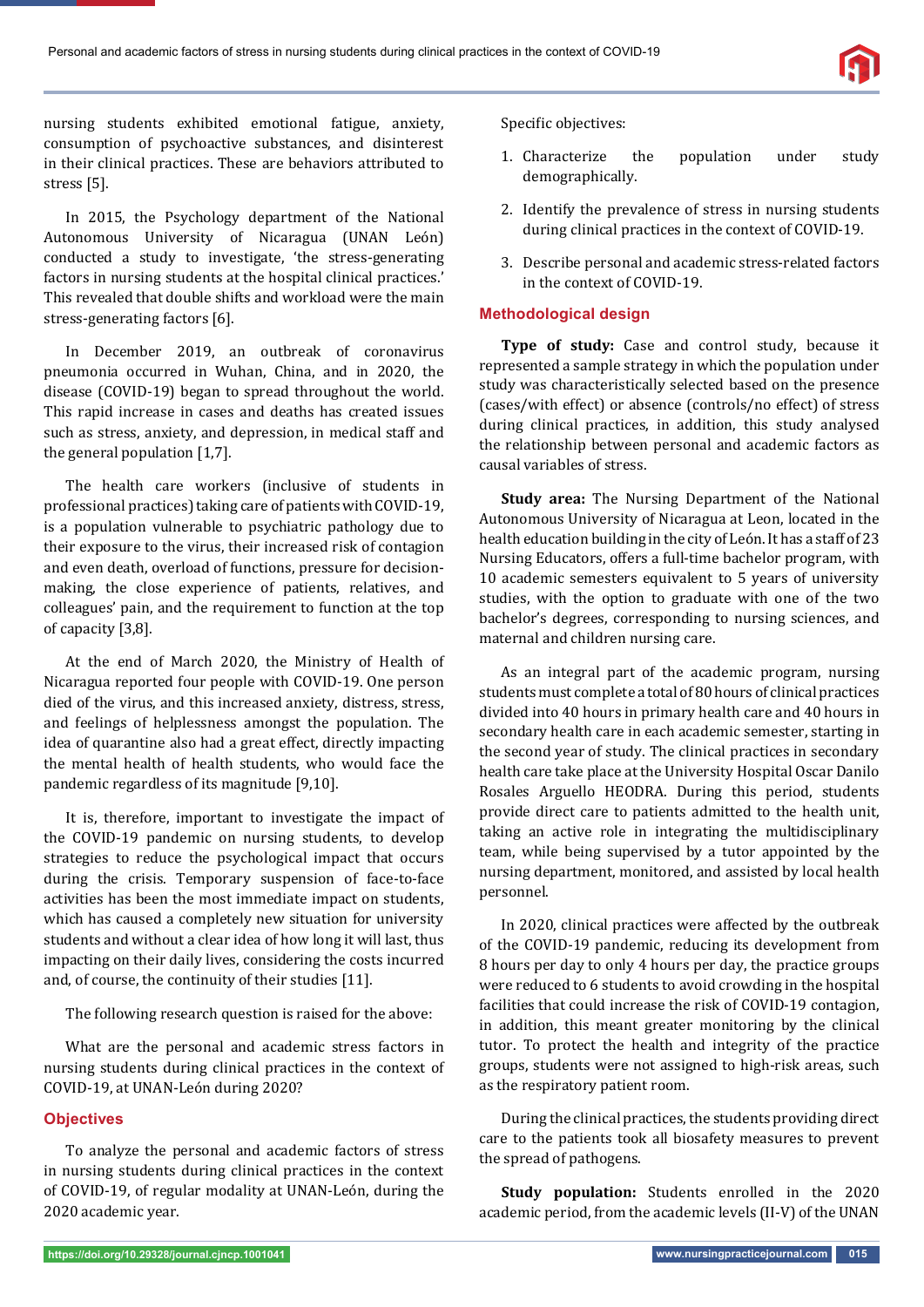León Nursing degree, who developed their clinical practices in the context of the COVID-19 pandemic. The total was 154 students who met the criteria of the unit of analysis.

**Inclusion criteria:** Nursing Department students from academic levels (II-V).

Had fulfilled their clinical practice in the context of the COVID-19 pandemic.

Had voluntarily consented to participate in the clinical practice in the context of the COVID-19 pandemic study.

**Exclusion criteria:** To have not performed clinical practices during the study period.

Information collection method: the data collection exercise was carried out through the survey method, after obtaining a legal permit from the Director of Nursing Department, it was coordinated with different professors responsible for addressing students according to the active days and hours of face-to-face classes, to explain the procedure of filling the survey; which was applied online through a questionnaire sent in Google forms, explained the ethical criteria of the study and making it known to participants the importance of their participation in the study intended to know the effects of the pandemic on the mental health of nursing students.

The questionnaire consisted of 23 questions based on sociodemographic data, personal factors, academic factors, in addition to the questions of the Perceived Stress Scale (PSS14) test containing 14 items. The Perceived Stress Scale is an instrument adapted to the Spanish version by Dr. Eduardo Remor (Spain, 2006), which was used to assess the behavior of the person on aspects of feelings, thoughts, and activities during the last month, including the day of the application of the test.

This scale is an instrument of self-reporting that evaluates the level of stress perceived during the last month, consisting of 14 items with a response format of a scale of five points (0 x 5 never, 1'4 almost never, 2 x 3 from time to time, 3'2 often, 4'1 very often). The total score of the PSS14 is obtained by reversing the scores of items 4, 5, 6, 7, 9, 10, and 13 (in the following direction: 0-4, 1-3, 2-2, 3-1, and 4-0) and then adding the 14 items. It gives scores between 0 and 56, and where it was taken as higher recency, 28 in the score corresponded to a student with stress [12].

#### **Definition of comparison groups**

**Cases:** Students who according to the PSS14 test were found at a score of more than 28 points on the perceived stress scale.

**Controls:** Students who scored less than or equal to 28 points on the PSS14 test.

**Data analysis:** The information collected through the

Google Forms platform was exported to an Excel document which was processed in the SPSS version 22 statistical program. The analysis of the information was carried out through analytical statistics,  $2 \times 2$  contingency tables were used to demonstrate the association of the variables, through the statistical test Chi-square( $X^2$ ). Where  $X^2$  is less than 0.05 implied a statistical association between the variables.

Odds Ratio (OR) test was used to calculate the risk a variable takes, an OR less than 1 indicates a protective factor, while an OR greater than 1 indicates a risk factor, the analysis was performed with a 95% confidence interval, hence, work was done with natural limits to determine statistical significance [13].

Ethical aspects: Informed Consent, Anonymity, Confidentiality, and Autonomy.

#### **Results**

The research on personal and academic factors related to stress in nursing students during clinical practices developed in the period from May to August 2020 in the pandemic context at UNAN-León had a population of 154 students, the age range was from 18 to 27 years, resulting in a statistical model of 20 years.

The female gender predominated with 137/154 (89%), most of the students were from the first two years of study (Second and third year) with 53/154 (34%) in the second year and 32/154 (21%) in the third year, the fourth-year students represented 29/154 (19%), and the fifth-year students were 40/154 (26%). 142/154 (92%) of the participants were single, the urban origin represented 102/154 (66%), and 10/154 (6.5%) have children.

On the level of stress in the nursing students during the period of their clinical practices that started in May until August of 2020 in the context of COVID-19, a prevalence of 61% equivalent to  $93/154$  of the participants was identified, of this 23% of the population studied presented moderate stress and 38% of nursing students had severe stress (Graph 1).



By dividing the study period into two groups to establish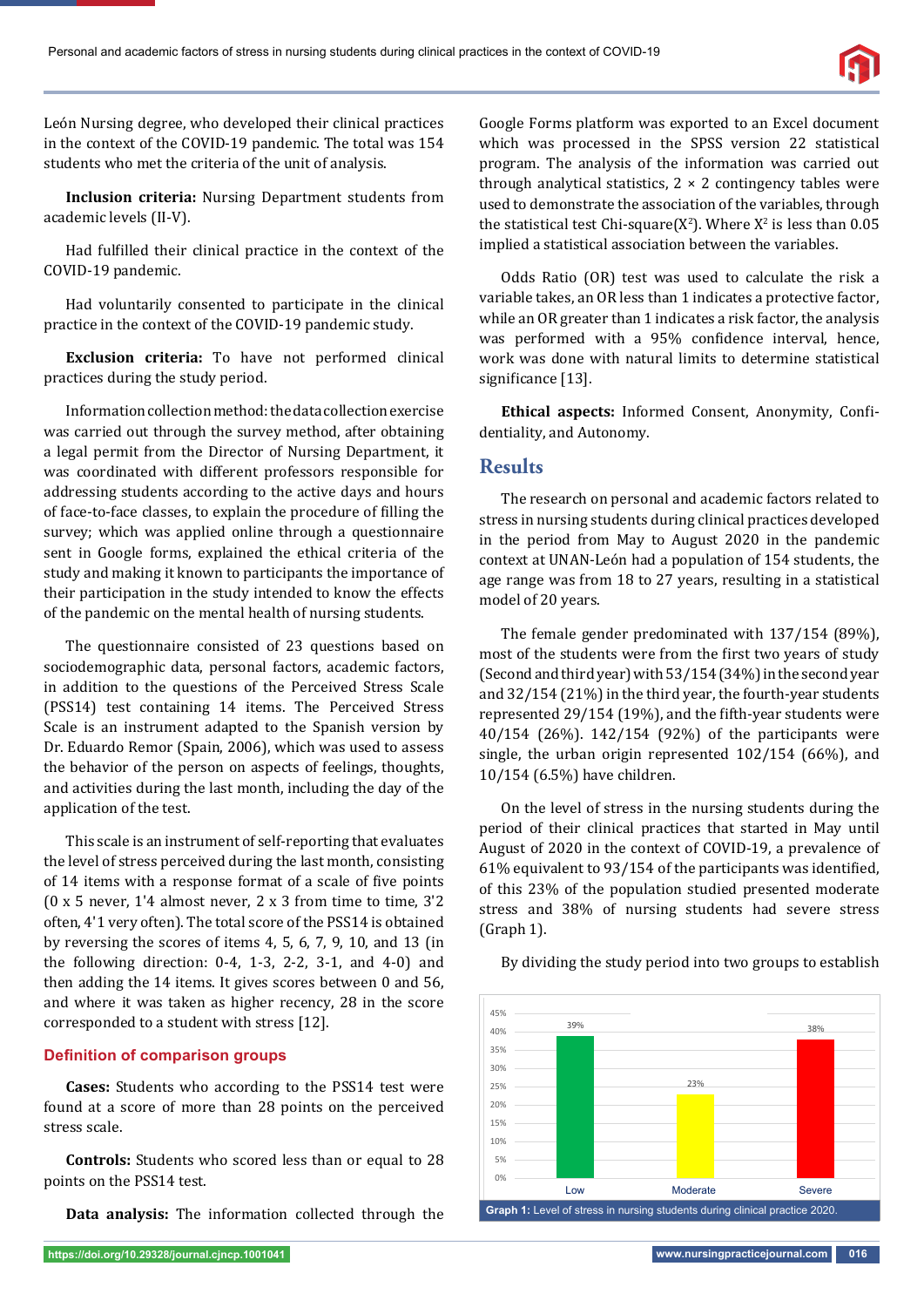

the comparison, the second-, and third-year groups were defined as initial years, and the fourth and fifth years were defined as final years. it was found that 54 students with stress belonged to the initial year of study with an OR of 1.3 (P: 0: .377) (95% CI: 0.7 - 2.6) when checking whether students used public transportation to travel from another city to the city of León for more than 1 hour, 35 of those who had stress did so, presenting an OR of 1.7 (P: 0.884) (95% CI:  $0.5 - 2.1$ ).

The difficulties in concentrating during clinical practices were present in 35 stress participants obtaining an OR of 3.08 (P: 0.005) (CI 95%: 1.4 - 6.8), in the question of conflict presented with the staff of the room where participants rotated in their clinical practices or with the teacher assigned as a tutor, it was reported in 40 students who presented stress reaching an OR of 2.2 (P: 0.05) (CI 95%: 1.6 - 3.9) (Table 1).

When asking if the student considered their knowledge as being adequate to develop clinical practice, 77 of those who had stress responded affirmatively to the question with an OR of 1.3 (P: 0.524) (CI 95%: 0.6 - 2 .9), 63 of the participants with stress were very concerned about the results they would obtain in their performance evaluations in the practical area, reaching an OR of 2.3 (P: 0.012) (95% CI: 1.2 - 4.1), the assignment overload was expressed in 68 students with stress with an OR of 2.1 (P: 0.012) (95% CI: 1.5 - 4.1), students with difficulties when using the patient's clinical ϐile had an OR of 2.6 (P: 0.005) (95% CI: 1.3 - 5.0), and those who considered themselves not correctly being able to master nursing procedures and actions for patient care reached an OR of 2.2 (P: 0.048 ) (95% CI: 1.3 - 4.8) (Table 2).

The high flow of information about the COVID-19 pandemic situation caused stress in 56 students, presenting an OR of 1.7 (P: 0.12) (95% CI: 0.6 - 2.9). Of the stressed participants, 68 had difficulty following the virtual modality of the theoretical classes together with the clinical practices,

| Year of study                                                                       | Stress on students |    | Total | $X^2$ : (P) | 0 <sub>R</sub> | IC: 95%       |
|-------------------------------------------------------------------------------------|--------------------|----|-------|-------------|----------------|---------------|
|                                                                                     | Yes                | No |       |             | 1.3            | $(0.7 - 2.6)$ |
| II-III year                                                                         | 54                 | 31 | 85    | 0.377       |                |               |
| IV-V year                                                                           | 39                 | 30 | 69    |             |                |               |
| Travel daily from another city to Leon, for more than<br>1 hour on public transport |                    |    |       |             |                |               |
| Yes                                                                                 | 35                 | 22 | 57    | 0.884       | 1.07           | $(0.5-2.1)$   |
| <b>No</b>                                                                           | 58                 | 39 | 97    |             |                |               |
| Difficulty of concentration                                                         |                    |    |       |             |                |               |
| Yes                                                                                 | 35                 | 10 | 45    | 0.005       | 3.08           | $(1.4-6.8)$   |
| No.                                                                                 | 58                 | 51 | 109   |             |                |               |
| Drug and alcohol consumption                                                        |                    |    |       |             |                |               |
| Yes                                                                                 | 6                  | 4  | 10    | 0.979       | 0.98           | $(0.2 - 3.6)$ |
| <b>No</b>                                                                           | 87                 | 57 | 144   |             |                |               |
| Conflicts with health staff/teacher in clinical area                                |                    |    |       |             |                |               |
| Yes                                                                                 | 40                 | 17 | 57    | 0.05        | 2.2            | $(1.6 - 3.9)$ |
| No.                                                                                 | 53                 | 44 | 97    |             |                |               |
| Meet new tutor                                                                      |                    |    |       |             |                |               |
| Yes                                                                                 | 51                 | 26 | 77    | 0.13        | 1.6            | $(0.9 - 3.1)$ |
| No                                                                                  | 42                 | 35 | 77    |             |                |               |

**Table 1:** Personal factors in relation to the stress development of UNAN-León

**Table 2:** Academic factors about the stress development of UNAN-León Nursing students.

| Knowledge adequate to develop<br>clinical practices   | Stress on<br>students |    | Total | $X^2$ : (P) | OR. | IC: 95%       |
|-------------------------------------------------------|-----------------------|----|-------|-------------|-----|---------------|
|                                                       | Yes                   | No |       |             | 1.3 | $(0.6-2.9)$   |
| Yes                                                   | 77                    | 48 | 125   | 0.524       |     |               |
| No                                                    | 16                    | 13 | 29    |             |     |               |
| Concern about evaluation results                      |                       |    |       |             |     |               |
| Yes                                                   | 63                    | 29 | 92    | 0.012       | 2.3 | $(1.2 - 4.5)$ |
| No                                                    | 30                    | 32 | 62    |             |     |               |
| Assignment overload                                   |                       |    |       |             |     |               |
| Yes                                                   | 68                    | 35 | 103   | 0.03        | 2.1 | $(1.5 - 4.1)$ |
| No                                                    | 24                    | 26 | 50    |             |     |               |
| Difficulties with the use of patients' clinical file  |                       |    |       |             |     |               |
| Yes                                                   | 58                    | 24 | 82    | 0.005       | 2.6 | $(1.3 - 5.0)$ |
| No                                                    | 35                    | 37 | 72    |             |     |               |
| Lack of mastery in health procedures and nursing care |                       |    |       |             |     |               |
| Yes                                                   | 78                    | 43 | 121   | 0.048       | 2.2 | $(1.3 - 4.8)$ |
| No                                                    | 15                    | 18 | 33    |             |     |               |

**Table 3:** Situations generated as a contingency to the contagion of COVID 19 concerning the stress development of UNAN-León Nursing students.

| COVID-19<br><b>Information Flow</b>                                                                             | Stress on<br>students |                | Total | $X^2$ : (P) | <b>OR</b> | IC: 95%        |
|-----------------------------------------------------------------------------------------------------------------|-----------------------|----------------|-------|-------------|-----------|----------------|
|                                                                                                                 | Yes                   | No             |       |             |           |                |
| Yes                                                                                                             | 56                    | 29             | 85    | 0.12        | 1.7       | $(0.6-2.9)$    |
| No                                                                                                              | 37                    | 32             | 69    |             |           |                |
| Difficulty following the virtual modality of the<br>theoretical classes together with the clinical<br>practices |                       |                |       |             | 3.0       | $(1.5 - 5.9)$  |
| Yes                                                                                                             | 68                    | 29             | 85    |             |           |                |
| No                                                                                                              | 25                    | 32             | 69    |             |           |                |
| Knowledge about the transmission of COVID-19                                                                    |                       |                |       |             |           |                |
| Inappropriate                                                                                                   | 68                    | 43             | 111   | 0.67        | 1.5       | $(0.2 - 11.2)$ |
| Suitable                                                                                                        | 25                    | 18             | 43    |             |           |                |
| Correct Use of face mask                                                                                        |                       |                |       |             |           |                |
| Yes                                                                                                             | 89                    | 59             | 148   | 0.073       | 0.75      | $(0.1 - 4.3)$  |
| No                                                                                                              | $\overline{4}$        | $\mathfrak{p}$ | 6     |             |           |                |
| Fear of providing nursing care to a patient with<br>COVID-19 without having been diagnosed                      |                       |                |       |             |           |                |
| Yes                                                                                                             | 64                    | 33             | 97    | 0.05        | 1.9       | $(1.3 - 3.7)$  |
| No                                                                                                              | 29                    | 28             | 57    |             |           |                |

achieving an OR of 3 (P: 0.02) (95% CI: 1.5 - 5.9). The fear of providing nursing care to a patient with COVID-19 without having been diagnosed had an OR of 1.9 (P: 0.048) (95% CI: 1.3 - 3.7) (Table 3).

## **Discussion**

This study analyzed the relationship between the experience acquired by students in previous years of the university period of study by comparing two groups. The first group comprised of students from academic years (II to III) who had little experience, and another group composed of those from academic years IV and V, with greater experience in the clinical areas. When measuring the relationship of the presence of stress was taken as a variable of exposure to the least experienced in clinical practices, despite this, no association of variables or statistical significance was found in the data, with stress during clinical practices in both comparison groups.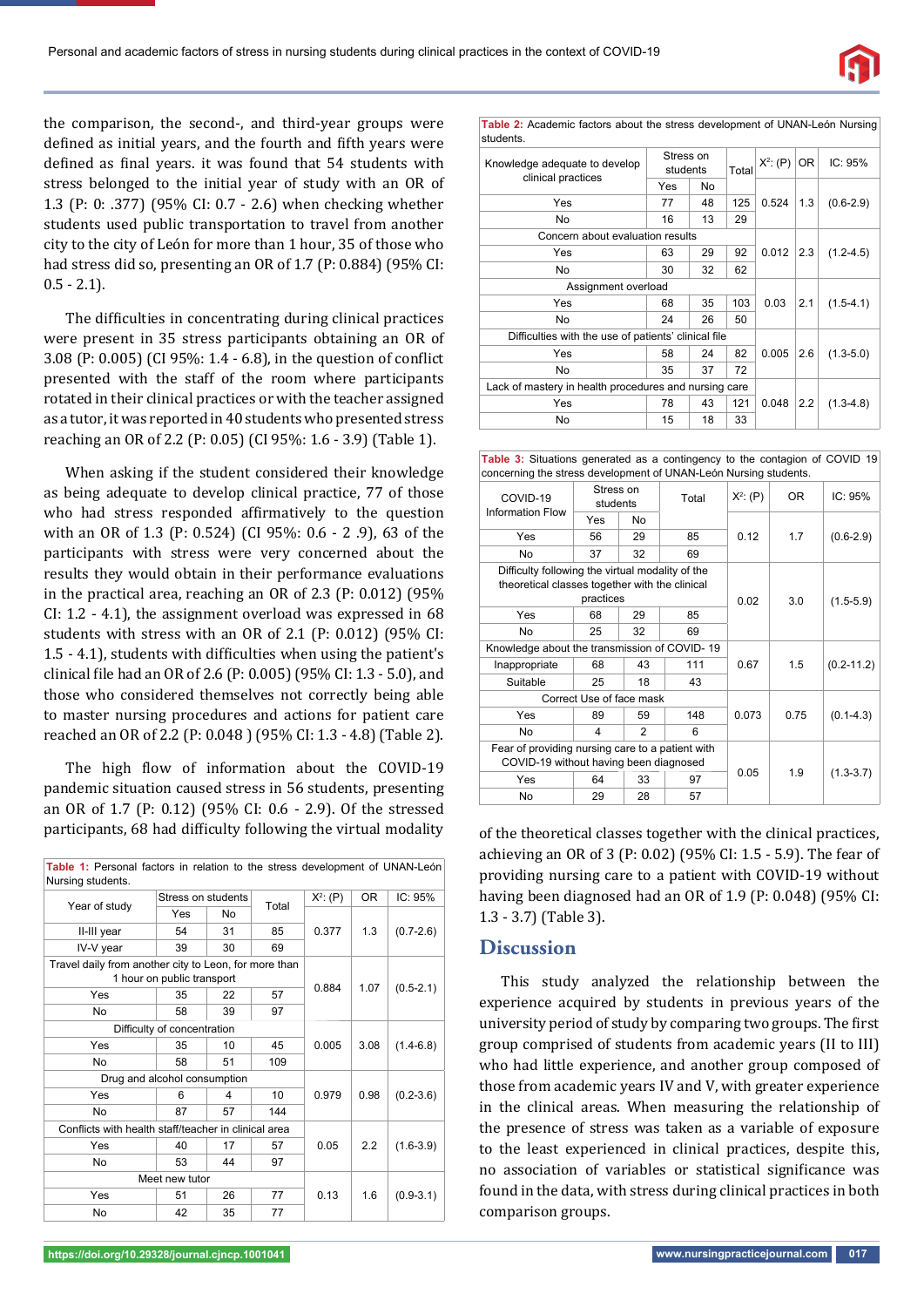On the analysis of the relationship between the use of public transport for more than one hour to travel from another city to Leon, to be present in clinical practices and the development of stress, found out that, by their value of  $X^2$ , these phenomena are associated, increasing up to three times the presence of stress in this population. These results are reinforced by the conclusion by Marín Laredo who proposed that most stressed students who traveled from other cities to attend their University, due to the increased use of the means of transport time control, and the late arrival probabilities, in the context of COVID-19, this stressor factor can be underpinned because public transport exposes crowds and make it difficult, for social distancing  $[14]$ .

The difficulties in concentration during the development of clinical practices was another variable that was associated with the presence of stress increasing up to three times the risk of developing it, this could further be explained that the focus of nursing students should be on performing the procedures correctly, satisfying the evaluators' demands, by properly using biosecurity equipment and by taking precautions throughout the process to avoid being infected or infecting patients with COVID-19.

The conflict between health personnel and students or practitioners are commonly presented by an ineffective form of conflict resolution due to the fusion of personal problems with work or the lack of altruism and empathy with training professionals, who do not depend on educational centers or hospital policies but on the labor pressure, stress and psychosocial burden that this type of work generates [15]. Added to this, is the scarcity of inputs and human resources that can condition violent behavior or, sometimes, an insensitive and not very empathetic reception towards the student [16]. This was reflected in this study after being referred to by 57 of the 154 participants, hence proving to be a risk factor that doubled the presence of stress.

Concern about the results obtained in the evaluation of clinical practice was present in 92 participants, statistically associated with the development of stress increasing to 2.3 times the risk of developing it, this situation explains what is raised by Revuelta and Rodriguez for whom the achieved results are performed at the end of each practice where the level of learning achieved is measured and if it is considered optimal, in which the stress that is generated in the students in the face of an evaluation is always present [16].

Excessive workload assigned to nursing students during clinical practices was confirmed to condition their psychological responses because they were not fully prepared to deal with complex phenomena such as health problems. This situation increased to 2.3 times the risk of stress in this population, similar values that double the risk stress was presented by the lack of mastery of procedures and the problems presented with the use of the clinical record. Reyes and García observed that "nursing students developed stress

at the time of making annotations in the clinical record since they were aware that it was a legal document that should neither go with any kind of corrections nor amendments and that, they may be subjected to different types of medical and legal audits" [17].

Analyzing the relationship between stress and situations generated as contingency measures to COVID-19 contagion that nursing students face during the development of clinical practices found that taking their classes through the virtual modality tripled their risk of developing stress. Situation similar to Nekane Balluerka's study where students complained that they worked more than going to class, and now that one can't get out due to the pandemic, everything got more complicated because of online classes, video conferences, jobs, online exams, it proved hard to concentrate at home [18]. Another situation that doubled the risk of stress in nursing students, was the fear of caring for a patient with the COVID-19 virus during their clinical practices, especially those who had not yet been diagnosed.

#### **Conclusion**

This research was conducted with a sample of 154 participants, 93 cases and 61 controls, the statistical mode age was 20 years, with an age- range from 18 years and maximum of 27 years, predominated by the female gender, most participants were in academic level II representing 34% followed by those of level III, most are single, 9% of those investigated had at least 1 child.

The prevalence of stress was 61%, severe stress was present in 38% of nursing students who attended clinical practices during 2020.

Difficulties concentrating on the execution of procedures in the clinical environment is a risk factor that triples the onset of stress, another stress-causing variable in nursing students is the conflict between the student and their clinical tutor or health staff members resulting in double risk to be stressed.

Academic factors found out that, concerns about the results they would obtain in their performance evaluations in the practical area, the assignment overload of nursing students due to reduced time of stay in the clinical environment, lack of mastery in health procedures and nursing care, and difficulties with the use of patients' clinical files are variables that doubled the presence of stress in the studied population.

The context of the COVID-19 pandemic has led to situations affecting the development of clinical practices in nursing, this research found that the difficulties in following the virtual modality of the theoretical classes together with the clinical practices, a strategy to reduce contagion increases three times, the possibilities of developing stress, another variable is fear of providing nursing care to a patient with COVID-19 without being diagnosed, doubles the risk of stress.